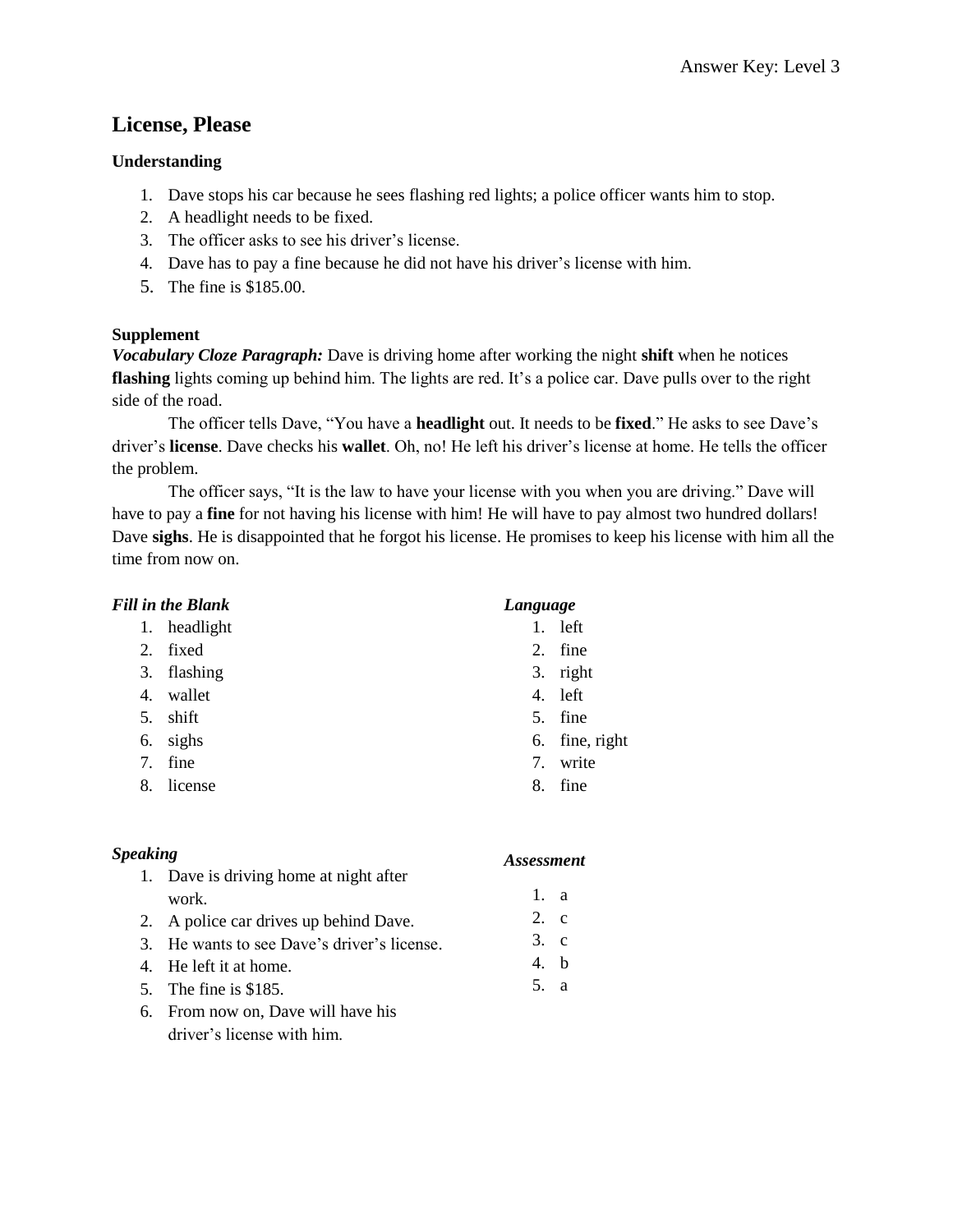## **Silverware**

#### **Understanding**

- 1. Fresh fruit, crackers, cookies, and string cheese are all finger foods.
- 2. Knives, forks and spoons are silverware.
- 3. Lul uses her knife to cut fish and meat. She also uses it to spread butter on bread.
- 4. Lul uses a fork to eat things like meat, rice, pasta, French toast, and eggs.
- 5. Lul uses her spoon to stir foods like oatmeal and to eat foods like soup and ice cream.

#### **Supplement**

*Vocabulary Cloze Paragraph:* Lul eats some foods with her fingers. Foods like fresh fruit, crackers, cookies, and **string cheese** are finger foods. Lul likes finger foods.

Lul eats some foods with a knife, a fork, and a spoon. She uses **silverware** to eat foods like soup, eggs, and **pie**.

When Lul wants to **stir** his **oatmeal** in the morning, she uses a spoon. She eats **sauce**, soup, and ice cream with a spoon, too.

When Lul wants to eat meat, rice, and pasta, she uses a fork. She eats French toast and eggs with a fork too.

Lul also uses a knife to eat some foods. She uses a knife to **cut** up meat and fish before she eats them. When she wants to have bread with butter, she uses a knife to **spread** butter on the bread.

Lul likes to eat! She likes to eat with silverware and with her fingers.

### *Fill in the Blank*

- 1. silverware
- 2. spread
- 3. oatmeal
- 4. sauce
- 5. pie
- 6. string cheese
- 7. stir
- 8. cut

### *Speaking*

- 1. Examples of finger foods are fresh fruit, crackers, cookies, and string cheese.
- 2. Silverware means a knife, fork, and spoon.
- 3. People use silverware to eat soup, eggs, and pie.
- 4. Lul uses a knife to eat fish and meat.
- 5. Lul uses a fork to eat meat, rice, pasta, French toast, and eggs.
- 6. Lul uses a spoon to eat oatmeal, sauce, soup, and ice cream.

#### *Language*

- 1. how to
- 2. learning how
- 3. to learn how to
- 4. learned how to
- 5. is learning how
- 6. will learn how to
- 7. are learning how to

- 1. b
- 2. b
- 3. a 4. c
- 5. c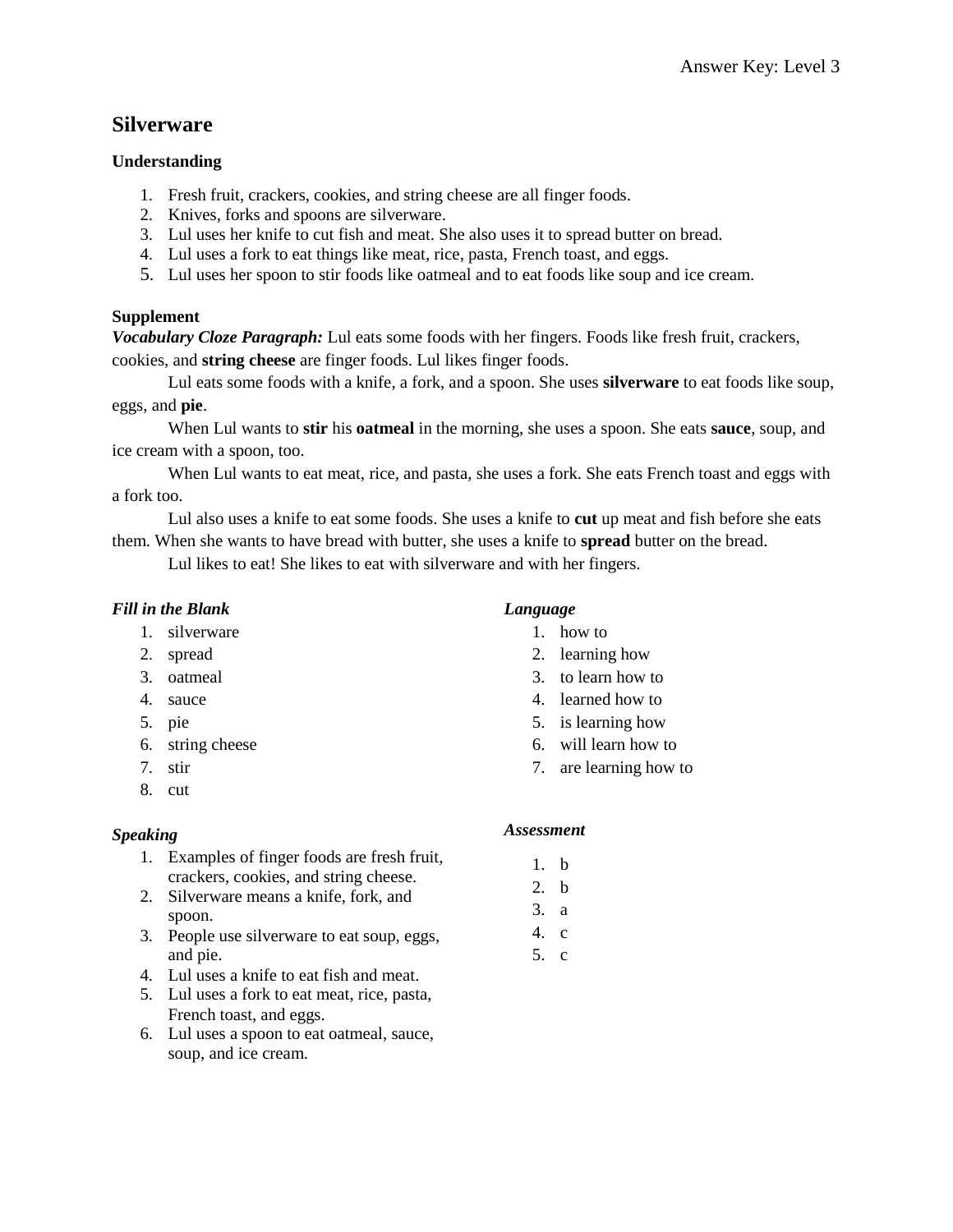# **Walking at Work**

## **Understanding**

- 1. Todd spends most of his workday sitting at his desk.
- 2. In order to be healthy, Todd walks as much as he can during his workday.
- 3. Todd needs to bring a letter to the copy center.
- 4. Todd walks during his breaks and lunch hour.
- 5. Rick wants to walk with Todd during lunch.

## **Supplement**

*Vocabulary Cloze Paragraph:* Todd wants to be **healthy,** so he tries to walk at work. He has a **desk job,** though, so he is sitting at his desk for most of the workday. When he has **breaks** for coffee or lunch, he walks. He uses the **stairs** instead of the elevator. Today Todd walks up three **floors** to the **copy center**, where Rick works. Rick notices Todd **come up** the stairs. Rick wonders why Todd doesn't take the elevator. Todd tells Rick about walking at work. Rick says, "Can I walk with you at lunch?" Rick wants to be healthy too.

| <b>Fill in the Blank</b> |             |            | Language |  |
|--------------------------|-------------|------------|----------|--|
| 1.                       | floors      | 1.         | walk     |  |
| 2.                       | come up     | 2.         | think    |  |
| 3.                       | copy center | 3.         | speno    |  |
| 4.                       | breaks      |            | 4. has   |  |
| 5.                       | desk job    |            | 5. feels |  |
| 6.                       | healthy     |            | 6. has   |  |
| 7.                       | stairs      |            | 7. work  |  |
| <b>Speaking</b>          |             | Assessment |          |  |

- 1. He has a desk job.
- 2. He walks on his breaks and lunch hour and uses the stairs.
- 3. He brings a letter to the copy center.
- 4. The copy center is three floors up from Todd's office.
- 5. Rick works at the copy center.
- 6. Rick wants to walk to feel better (be healthy).
- 
- 
- $ds$
- $S$

- 1. a
- 2. c
- 3. b
- 4. a
- 5. b
- 6. b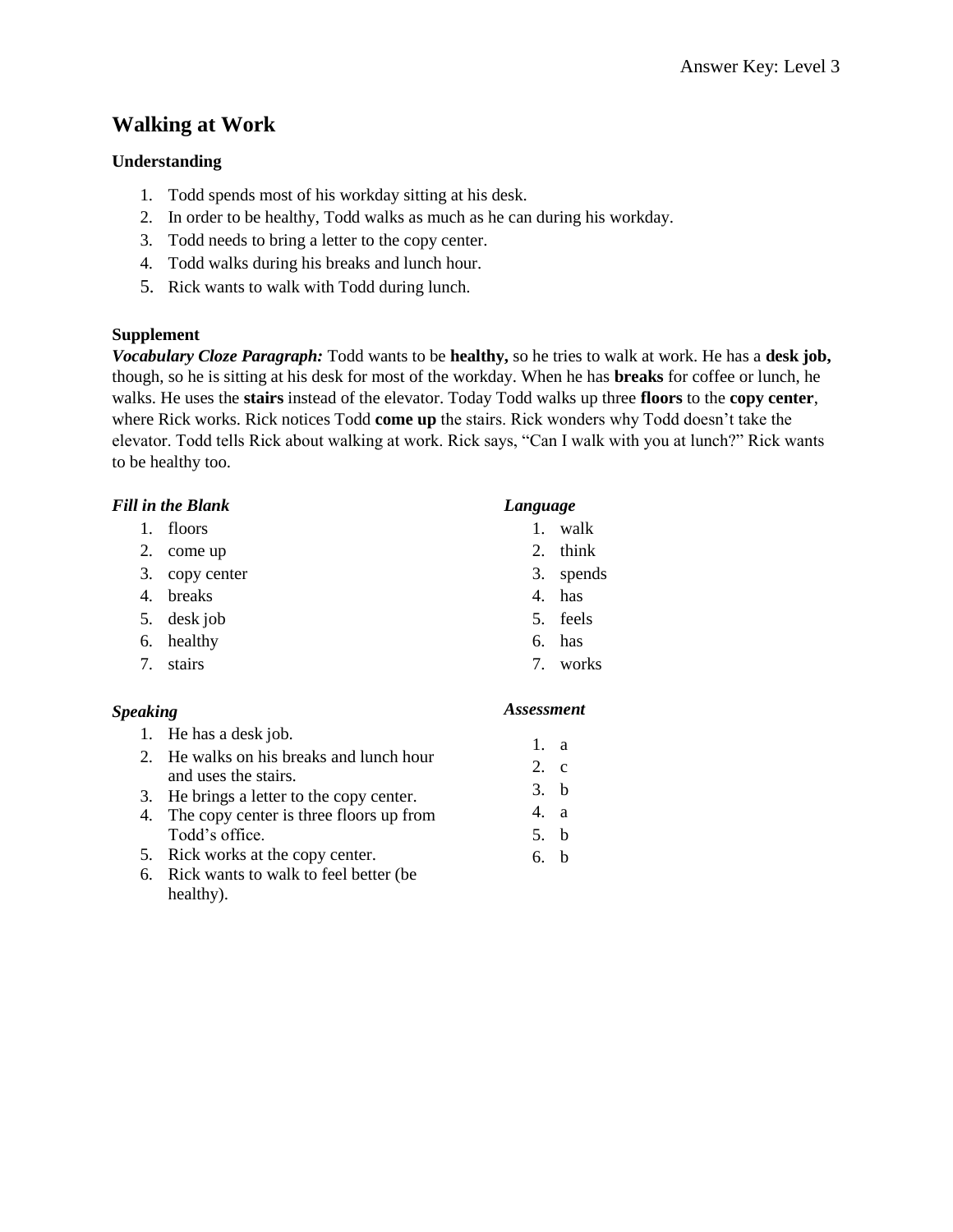# **Getting to Work**

### **Understanding**

- 1. Lul is a clerk in a store.
- 2. The store is four miles from Lul's home.
- 3. Lul can't drive to work because she doesn't have a car.
- 4. Lul will ride the city bus.
- 5. It will cost Lul two dollars to ride the bus to work.

## **Supplement**

*Vocabulary Cloze Paragraph:* Lul has a new job as a **clerk** in a store. She has a problem. The store is four miles from her home. She cannot drive to work because she does not **own** a car. Four miles is too far to walk to work too. She asks her friend to drive her, but her friend cannot drive her to work every day **either**. Lul thinks about taking the bus. She calls the city bus **service**. She finds out there is a bus **stop** two **blocks** from her home. The **cost** of each bus ride is two dollars. She will include the four dollars per workday into her monthly **budget**. Lul is glad she has a **plan** for getting to her new job now.

## *Fill in the Blank*

- 1. budget
- 2. own
- 3. service
- 4. blocks
- 5. either
- 6. plan
- 7. clerk
- 8. stop
- 9. cost

## *Speaking*

- 1. Lul is a clerk in a store.
- 2. The store is four miles from Lul's house.
- 3. Lul can't walk because it is too far.
- 4. Lul asks her friend to drive.
- 5. Lul's plan is she will ride the bus.
- 6. The bus will cost \$4 to ride every workday.

## *Language*

- 1. You do not drive a truck.
- 2. Lyda does not have a baby.
- 3. The children do not like to eat salad.
- 4. She does not work six days a week.
- 5. We do not own two homes.
- 6. He does not get a new car every year.
- 7. Henry and I do not want to go to the movie.

## *Assessment* 1. b 2. a  $3 \, c$ 4. c 5. a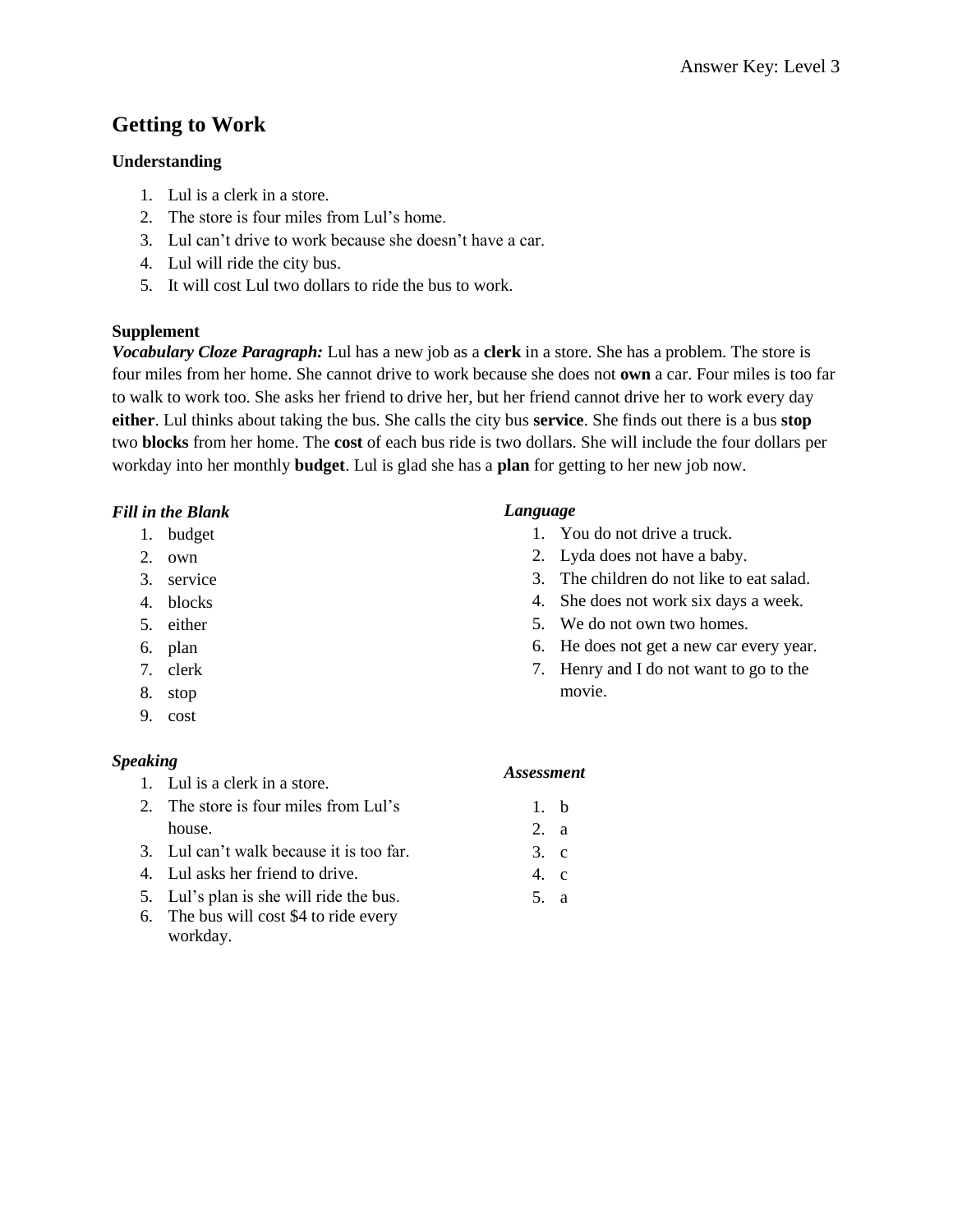# **Goals**

## **Understanding**

- 1. Eve sets a goal to start jogging because she wants to feel better and have more energy.
- 2. Eve jogs at the park.
- 3. The first time, Eve jogs to the first park bench.
- 4. After six weeks pass, Eve can jog three lengths of the park.
- 5. Eve's new goal for the end of the summer is to participate in a 5K run.

## **Supplement**

*Vocabulary Cloze Paragraph:* Eve wanted to feel better. She made a **goal**. She started **jogging**. Now Eve **runs** in the park. She jogs to the first **park bench**. She jogs to the second one too. She runs from one end of the park to the other, the whole **length** of the park. A month goes by. Then another two weeks **pass**. Eve **sets** new goals. She jogs two lengths and then three lengths of the park. At the end of the summer, there will be a **5K** run. A race! Running in the race is Eve's new goal.

## *Fill in the Blank*

- 1. pass
- 2. sets
- 3. runs
- 4. park bench
- 5. jogging
- 6. 5K
- 7. goal
- 8. length

## *Speaking*

- 1. Eve starts jogging because she wants to feel better.
- 2. She jogs to the first park bench.
- 3. She jogs from one park bench to the next.
- 4. After six weeks, she jobs three lengths of the park.
- 5. She could jog so far because she sets small goals.
- 6. She wants to jog in a 5K run.

#### *Language*

- 1. jogs
- 2. sets
- 3. goes
- 4. returns
- 5. decides
- 6. thinks

- 1. a
- 2. c
- 3. b
- 4. b
- 5. c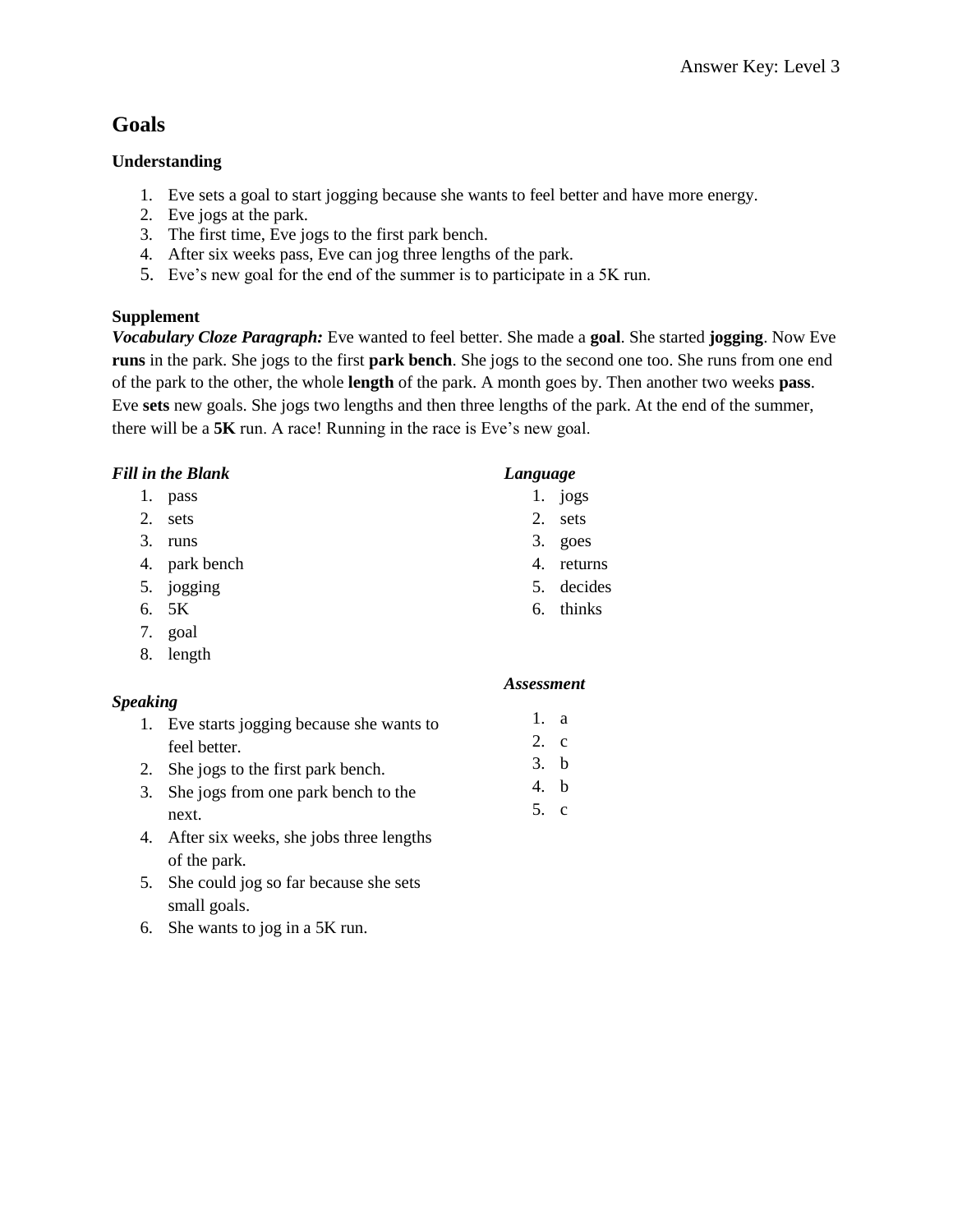# **Should Ben Be at Work?**

### **Understanding**

- 1. Ben is a cook in a cafe.
- 2. Ben has a bad cold.
- 3. Steve, a waiter, thinks Ben should go home because Ben is spreading his cold germs everywhere.
- 4. Ben came to work sick because he needs a paycheck in order to pay his bills.
- 5. Ben will rest at home.

### **Supplement**

*Vocabulary Cloze Paragraph:* Ben is a cook in a **café**. While Ben is working, he **coughs** and **sneezes** because he has a cold. He is getting a lunch **order** ready, but he is sick.

Ben's coworker Steve says, "Ben, you should go home. You are sick. You're **spreading** germs." Ben agrees. He says, "I don't feel good, but I need to work."

Steve answers, "I understand, but it is better to stay home when you are sick."

Ben does not want to spread **germs** to the customers while he **prepares** their food. He knows that **working** while being sick is not healthy. He says, "I'll go home and rest." Ben tells the head cook, Sam, that he is going home.

## *Fill in the Blank*

- 1. prepares
- 2. sneezes
- 3. working
- 4. café
- 5. germs
- 6. coughs
- 7. order
- 8. spreading

### *Speaking*

- 1. He is a cook at a café.
- 2. He is coughing and sneezing.
- 3. A waiter named Steve talks to Ben about going home.
- 4. Ben should go home because he is sick.
- 5. Ben came to work because he needs to make money.
- 6. He decides to go home.
- 7. He tells the head cook that he is going home.

#### *Language*

- 1. are working
- 2. are coming
- 3. am leaving
- 4. is sneezing
- 5. is preparing
- 6. are spreading
- 7. is coughing

#### *Assessment*

1. b 2. a 3. c 4. c 5. a 6. a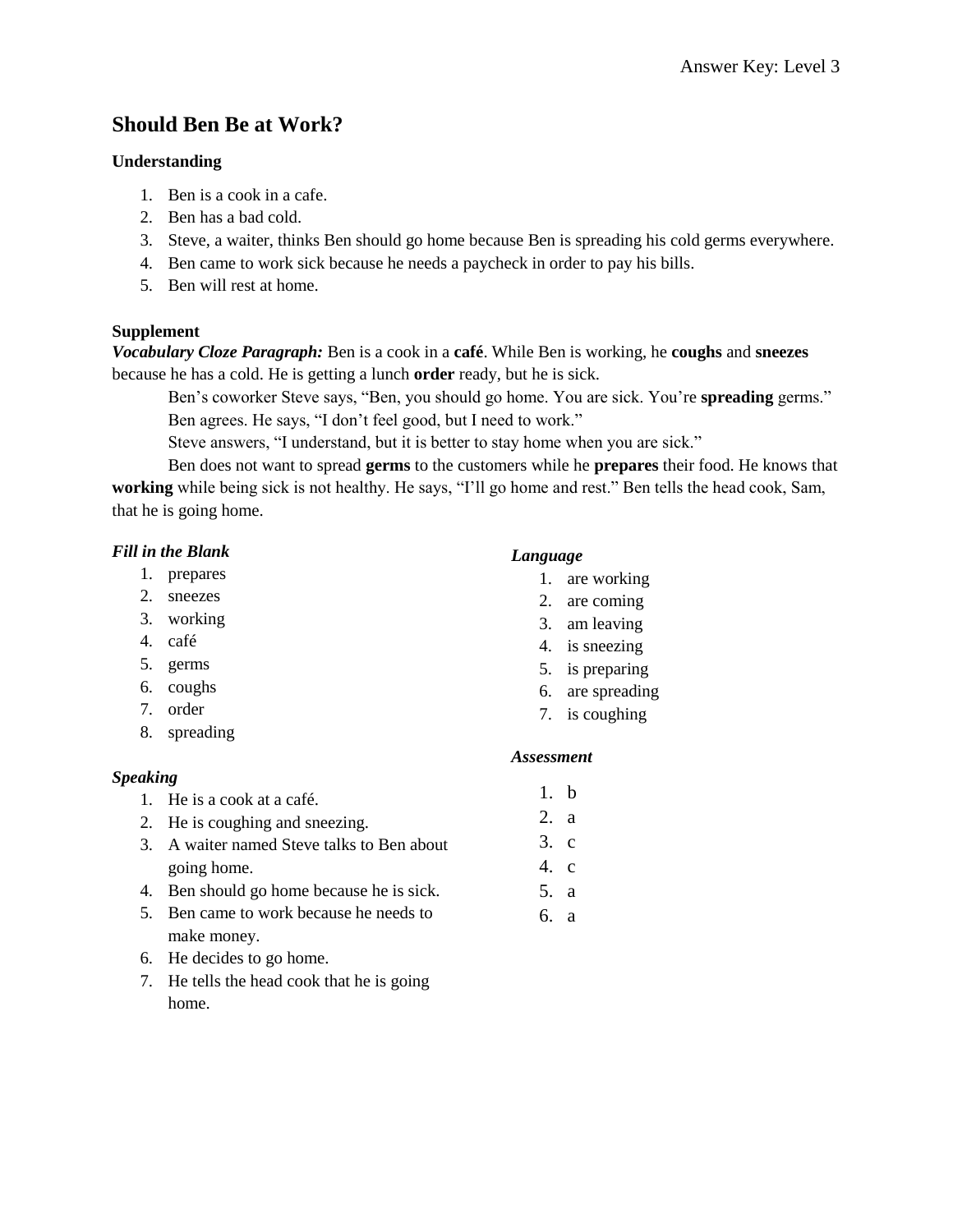# **Fresh Fish for Lunch**

### **Understanding**

- 1. Tim and his dad are going fishing.
- 2. They fish at a lake.
- 3. They talk and tell jokes while they wait for the fish to bite.
- 4. They use worms for bait.
- 5. They had hot dogs for lunch because they didn't catch any fish.

### **Supplement**

*Vocabulary Cloze Paragraph:* When Tim and his father go fishing, they plan to catch **fresh** fish for lunch. First, they try fishing from the **shore**. They stand close to the water. They put **bait** on the hooks on their fishing lines. Then they **cast** their fishing lines out into the water. While they wait for a **bite**, they talk. They tell **jokes**. They have fun, but they don't catch any fish. Tim and his father decide to fish from the **dock**. They put bait on their hooks again. They cast their fishing lines into the water again. They wait again. By now, it is time for lunch. They have no fish! They go to a **café** and eat there. They eat **hot dogs**. Maybe they will catch some fish for dinner.

### *Fill in the Blank*

- 1. dock
- 2. bite
- 3. fresh
- 4. cast
- 5. café
- 6. bait
- 7. jokes
- 8. shore
- 9. hot dogs

### *Speaking*

- 1. Tim and his father plan to spend the day fishing.
- 2. They first fish from the shore.
- 3. They put bait on their hooks.
- 4. They weather is sunny and warm.
- 5. They talk, tell jokes, and eat a snack.
- 6. Next, they fish from the dock.
- 7. They eat hot dogs because they didn't catch any fish.

#### *Language*

- 1. after/before/on/for
- 2. on, with
- 3. after
- 4. on
- 5. in
- 6. with
- 7. before

#### *Assessment*

1. b 2. c 3. a 4. a 5. b 6. b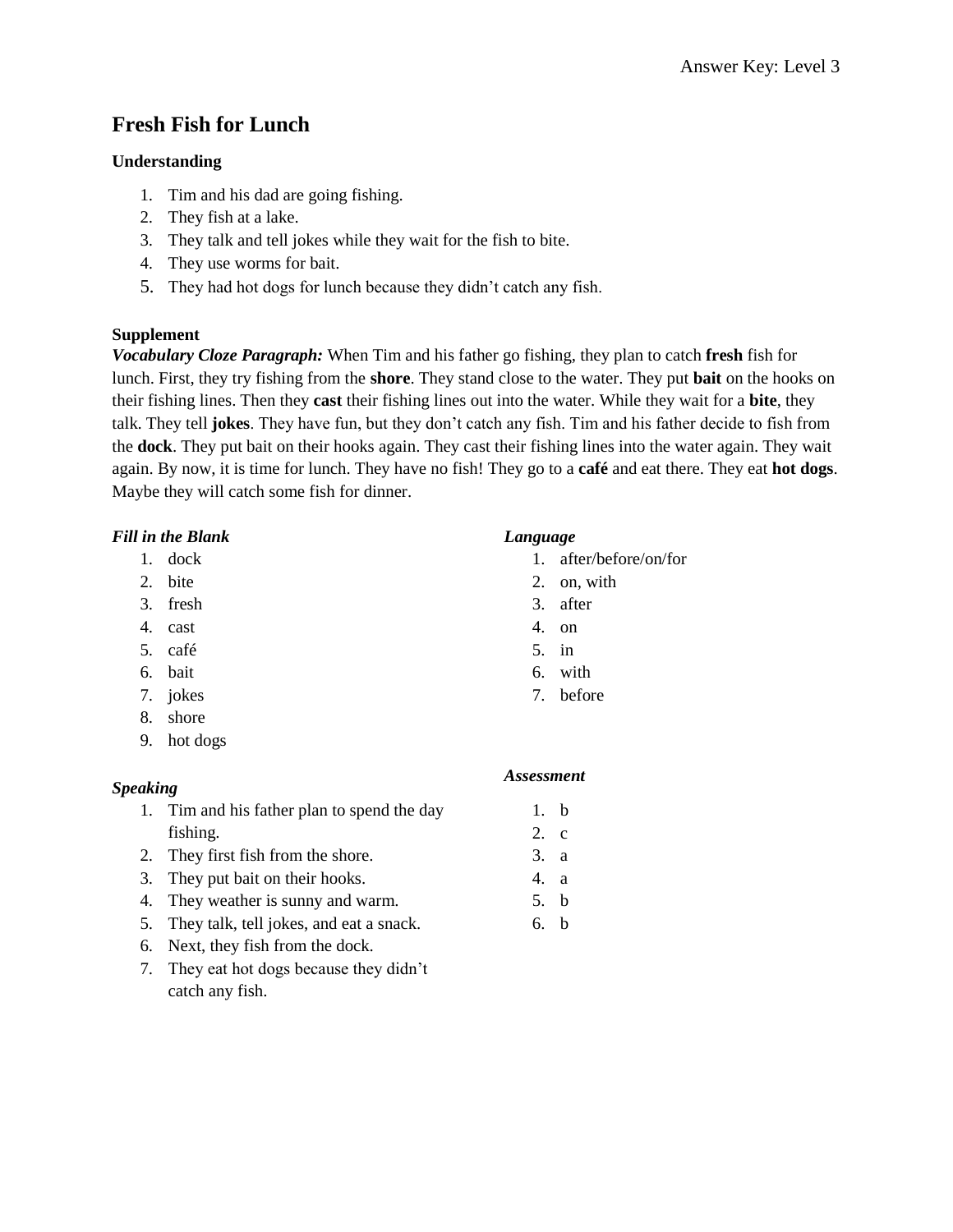# **Relaxing at the Park**

## **Understanding**

- 1. Beth had a busy week at work.
- 2. Beth likes the park because it is quiet there, and she won't think of work.
- 3. Beth packs bread, cheese, grapes, and carrots for lunch.
- 4. First, Beth eats her lunch.
- 5. Beth feels refreshed as she leaves the park.

## **Supplement**

*Vocabulary Cloze Paragraph:* Beth had a **busy** week at work. She wants to **relax** at the park. It is **quiet** there, so she will not think about work. She makes a sack lunch to bring to the park. She puts cheese, bread, carrots, and grapes in a brown **sack**. She also brings her lawn chair and a book.

Beth finds a quiet place near the pond. She **takes in** deep **breaths**. The air is **fresh** and clean. She feels the grass with her **bare** feet. She eats her lunch and reads her book.

When it is time to go, Beth **gathers** her book, her chair, and her bag. She feels refreshed from her relaxing time at the park.

### *Fill in the Blank*

- 1. quiet
- 2. sack
- 3. gathers
- 4. takes in
- 5. busy
- 6. bare
- 7. relax
- 8. fresh
- 9. breaths

### *Speaking*

- 1. Beth wants to relax because it has been a busy week at work.
- 2. She likes to go to the park because it is quiet there.
- 3. She brings a sack lunch, a lawn chair, and a book.
- 4. She eats her lunch and reads her book.
- 5. When it is time to go home, she gathers her things.
- 6. She feels refreshed.

#### *Language*

- 1. to take
- 2. going
- 3. to fill out
- 4. to relax
- 5. making
- 6. having
- 7. to buy

#### *Assessment*

1. b 2. a 3. c 4. a 5. b 6. b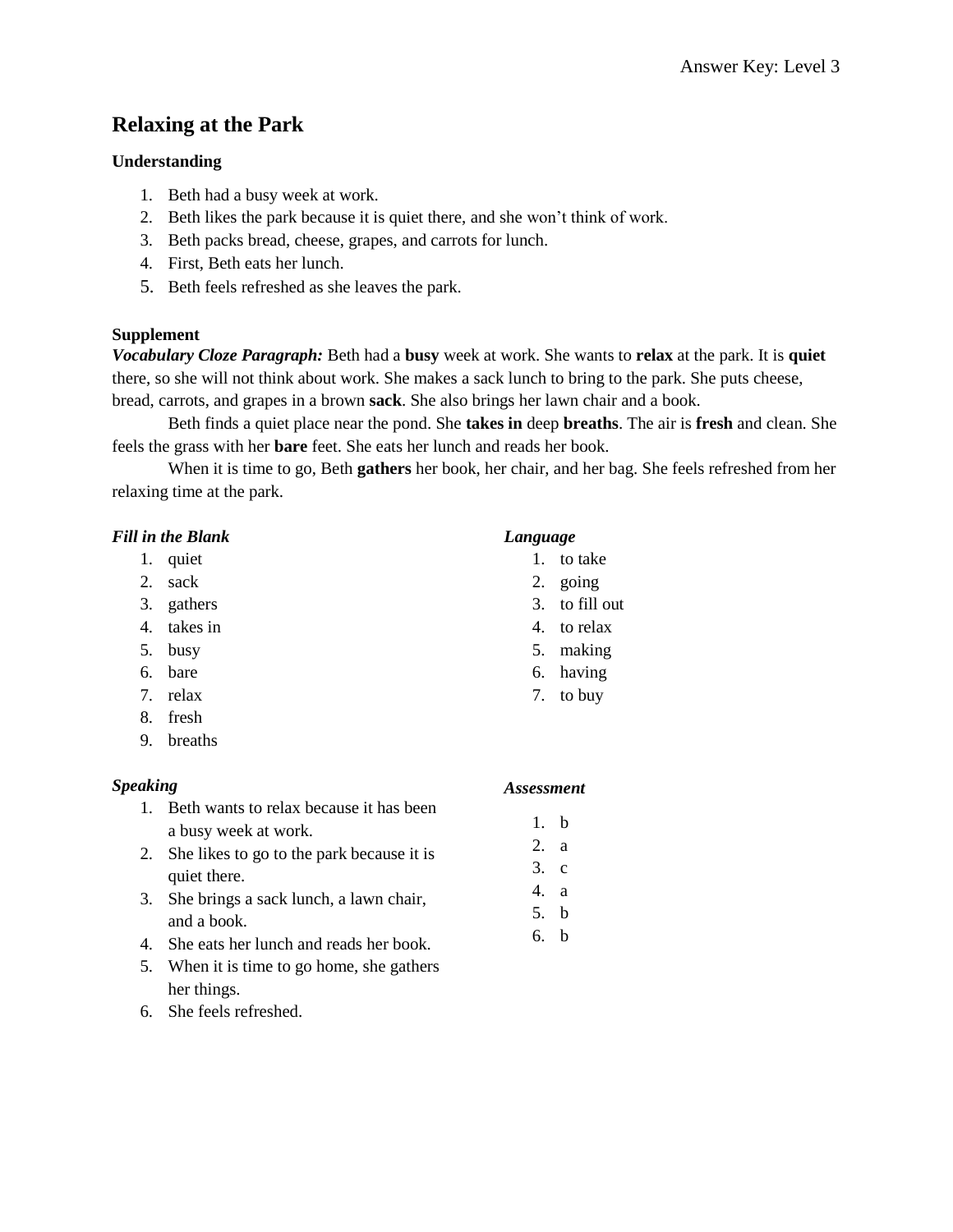## **Paid to Work**

#### **Understanding**

- 1. Sheng is a clerk at a store.
- 2. She greets people with a smile.
- 3. She talks with her friends for only a short time.
- 4. Sheng's boss warned her not to talk with friends much while at work.
- 5. Sheng could lose her job if she talks with friends too much while at work.

#### **Supplement**

*Vocabulary Cloze Paragraph:* Sheng likes her job. She is a **clerk** in a store. As a cashier, she does many things at work. She smiles when she **greets** customers. She **scans** the products over the scanner and **takes** their money. She puts the money in the **till**. She tells them to have a nice day when they leave.

Sheng is friends with her coworkers. She likes to talk with them, and sometimes her friends want to talk longer. Sheng knows that her boss **pays** her to work, not to talk to her friends **while** working. In fact, her boss **warned** her last week about talking too much with her friends. Sheng will be careful about when and how long she talks with her coworkers. Break time is a good time to talk with friends at work.

|    | <b>Fill in the Blank</b> | Language |           |
|----|--------------------------|----------|-----------|
| 1. | till                     | 1.       | puts      |
| 2. | pays                     | 2.       | warns     |
|    | 3. clerk                 |          | 3. talked |
| 4. | while                    | 4.       | is        |
| 5. | takes                    |          | 5. liked  |
| 6. | scans                    |          | 6. said   |
| 7. | greets                   | 7.       | pays      |
| 8. | warned                   |          |           |

| <b>Speaking</b> |                                             | <b>Assessment</b> |  |
|-----------------|---------------------------------------------|-------------------|--|
| 1.              | Sheng is a clerk in a store.                | 1. a              |  |
|                 | 2. She scans things and takes people's      | 2. c              |  |
|                 | money.                                      | 3. b              |  |
|                 | 3. She smiles and says hi.                  | 4. a              |  |
| 4.              | She asks to see them after work.            | 5. a              |  |
|                 | 5. He warned her that he pays her to do her | 6c                |  |
|                 | job, not to talk to her friends.            |                   |  |

6. She wants to keep her job.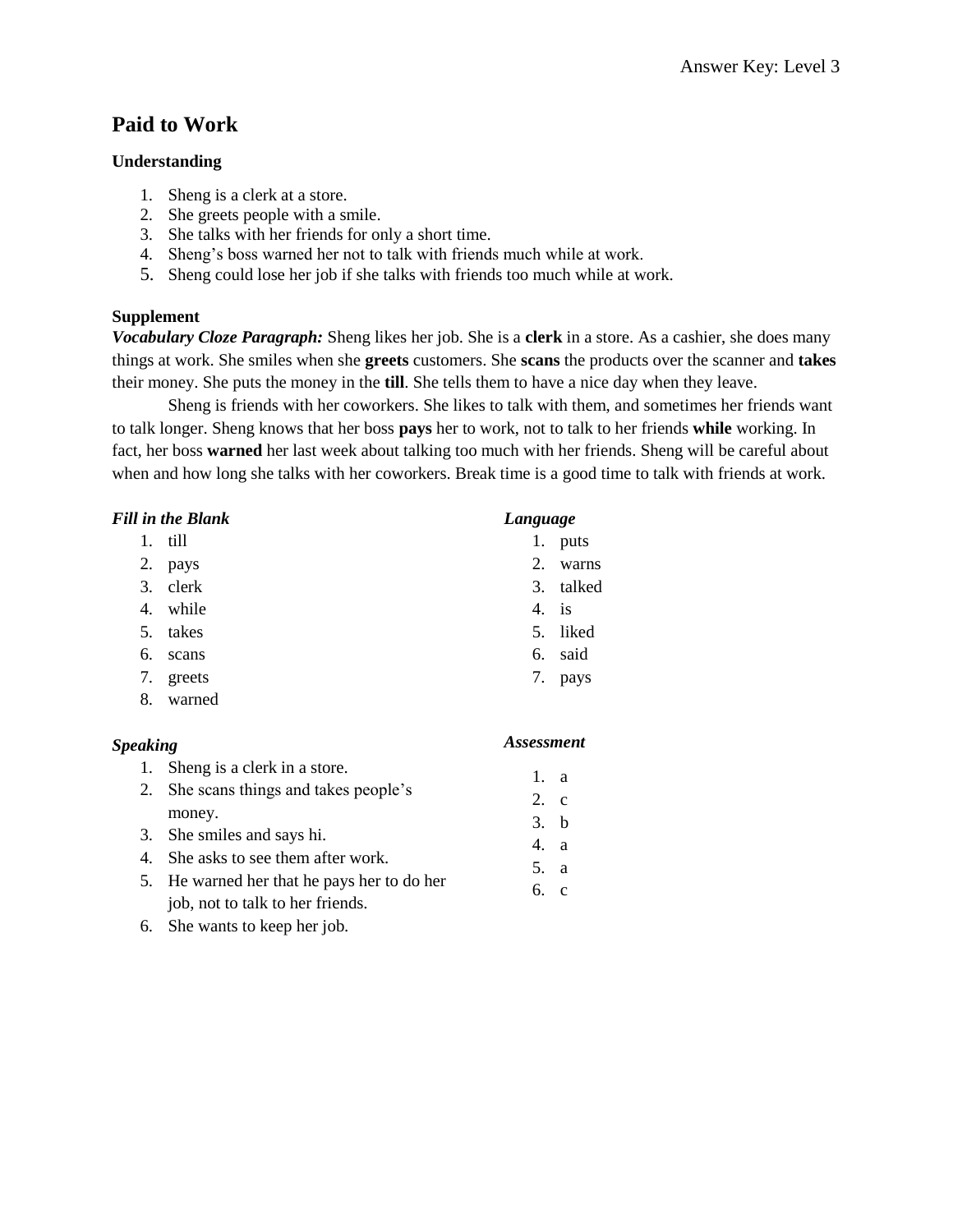# **Spring**

## **Understanding**

- 1. A nest is a bird's home. Often made of twigs, grass and mud, it's the place birds lay eggs and raise their young.
- 2. Some signs of spring are new grass, new flowers, new leaves, spring rains, warmer weather, longer periods of daylight, smell of fresh earth and air, and birds that have returned from their winter homes.
- 3. Sue loves to hear the chirping of birds.
- 4. April has spring rains. April showers bring May flowers.
- 5. Shed means b. To take off.

## **Supplement**

*Vocabulary Cloze Paragraph:* Spring is the season after winter when new life begins growing again. The air is fresh and new. Nature **awakes** from sleep and new leaves **bud** on the trees. Sue's favorite season is spring. She likes to go outside when the grass **appears** after the long winter. She likes to listen to the **chirping** of the birds as they return from their homes in the south. She looks up in the trees near her house and tries to **spot** a nest.

Sue especially like spring because she enjoys the flowers that **sprout** in her garden. When it rains in the spring, the earth comes alive. New **tulips** grow and bring color to her backyard.

In spring, the hours of daylight are longer than in winter. The weather becomes warmer. Sue **sheds** her winter coat and wears a spring jacket. She can put away her scarves and gloves. Sue will enjoy the warm spring days before the heat of summer comes.

## *Fill in the Blank*

- 1. spot 2. awakes
- 3. sprout/bud
- 4. appears
- 5. chirping
- 6. tulips
- 7. sheds
- 8. sprout/bud

## *Speaking*

- 1. There is new grass and new leaves in the spring.
- 2. They return from their winter homes and build nests.
- 3. Some of the first flowers are tulips.
- 4. April showers bring May flowers.
- 5. In the spring, the days grow longer and the nights shorter.
- 6. She sheds her coat and packs away her gloves and scarves.

## *Language*

- 1. to visit
- 2. mowing
- 3. to get
- 4. going
- 5. making
- 6. to apply
- 7. driving

- 1. c
- 2. b
- 3. c
- 4. a
- 5. b
- 6. a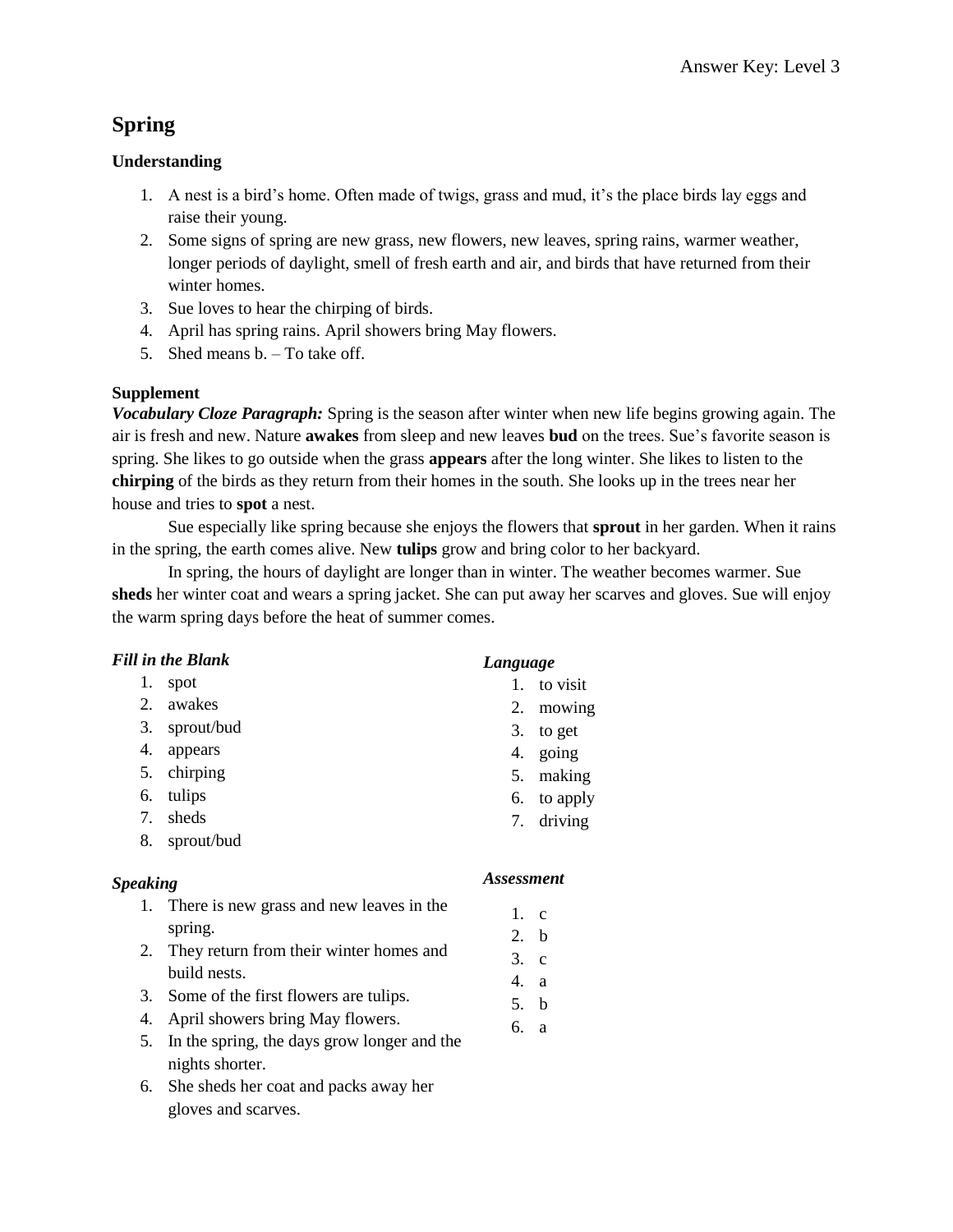## **Rummage Sale Time**

#### **Understanding**

- 1. Beth's sons need summer clothes.
- 2. They have outgrown their old ones.
- 3. Beth plans to buy summer clothes at rummage sales.
- 4. Beth buys shorts, T-shirts, and shoes for her sons.
- 5. Beth spends twenty dollars total ten dollars on each child.

#### **Supplement**

*Vocabulary Cloze Paragraph:* Beth likes to shop at neighborhood **rummage sales** to find clothes for her children. They grow so fast! Her sons **have grown** a lot over the winter. Now they need clothes for the summer. Rummage sales are great places to find **good deals** for used clothing. Beth looks for rummage sales in the classified section of the newspaper. She finds many sales nearby this Friday. She goes to several sales. She **finds** summer clothes and shoes for **each** of her sons. Beth likes rummage sales because the **prices** are cheaper than buying new clothes in stores. Her sons will need more clothes again in the fall. Then she will go to rummage sales again because the price is **right** for gently used jackets and coats.

#### *Fill in the Blank*

- 1. each
- 2. rummage sales
- 3. have grown
- 4. right
- 5. good deals
- 6. finds
- 7. prices

#### *Language*

- 1. has gone/has been
- 2. has been
- 3. have learned
- 4. has found
- 5. have grown
- 6. has had
- 7. has gone

| <i>Speaking</i> |                                              | <b>Assessment</b> |  |
|-----------------|----------------------------------------------|-------------------|--|
|                 | 1. It is warm, and it is time for shorts and | $1 \quad c$       |  |
|                 | T-shirts.                                    | 2. a              |  |
|                 | 2. She needs to buy summer clothes for her   | 3. a              |  |
|                 | sons.                                        | 4. b              |  |
|                 | 3. She looks in the newspaper.               | 5. a              |  |
|                 | 4. She goes to six sales.                    |                   |  |

- 5. She buys shorts, T-shirts, and shoes for both sons.
- 6. She spends \$20 total.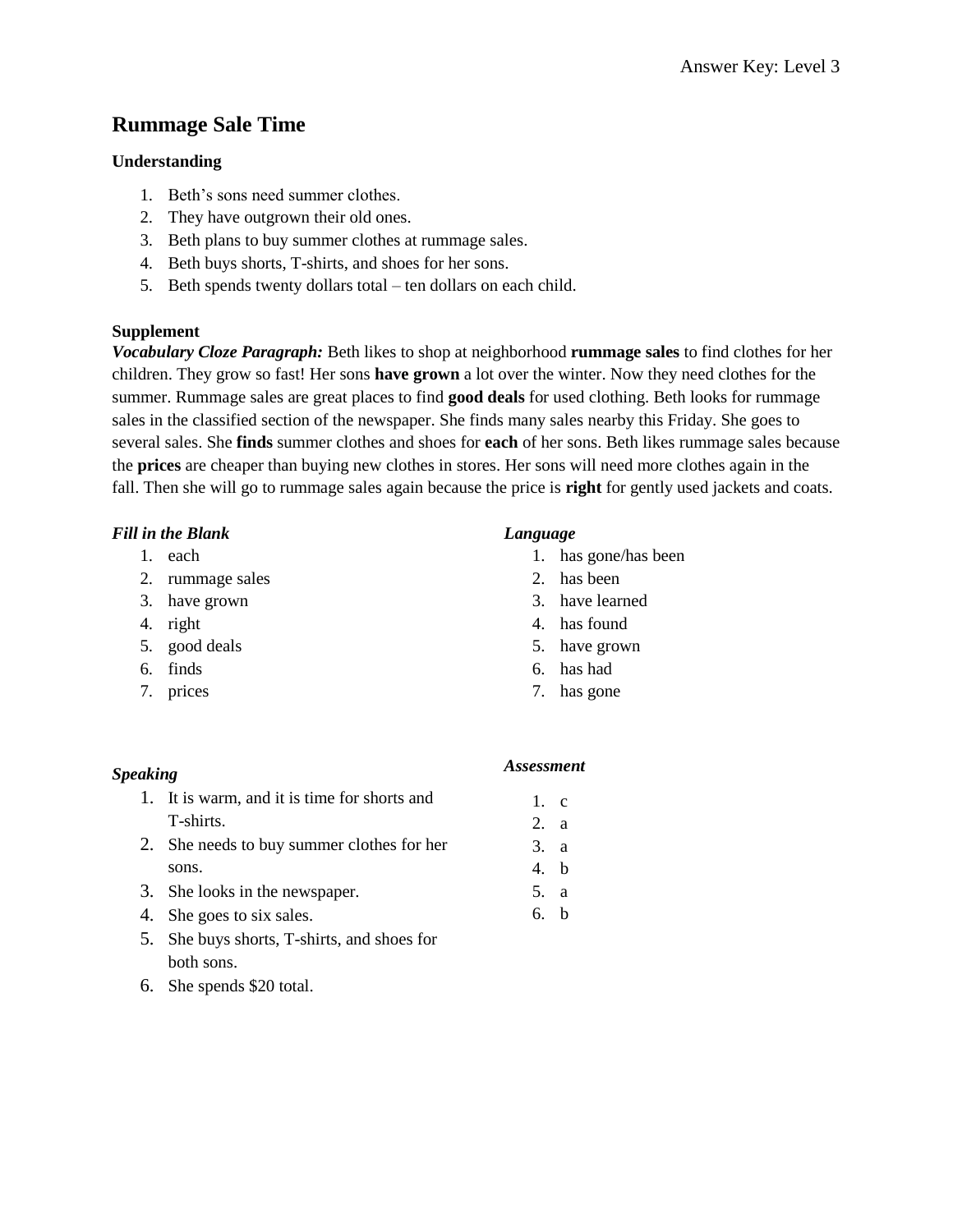# **Dogs – Friend or Foe?**

## **Understanding**

- 1. Dogs can be friendly and kind, but they can also be very unfriendly and mean.
- 2. A dog is likely to bite if it is teased, hurt or scared.
- 3. Never bother a dog that is eating or sleeping; never scare or hurt dogs; stay away from unfamiliar dogs.
- 4. Answers will vary concerning why one of the three statements listed in #3 are good rules to follow.
- 5. Answers will vary: young children are curious; they may not know the rules about how to behave around dogs; the dog may not like the way children are "playing" with him/her; etc.
- 6. Chase means to run after, or go after something quickly.

### **Supplement**

*Vocabulary Cloze Paragraph:* Dogs can be friendly, especially if they are family **pets** and they know the people around them, but dogs might **bite** someone if they are **teased** by someone they know or don't know. Dogs that are usually friendly may bite if they feel scared.

There are rules that people can follow to **avoid** being bitten. Don't **bother** a dog that is sleeping or eating. That will annoy the dog. Don't try to hurt or scare a dog. Stay away from dogs that you don't know. If a dog is **unfamiliar** with you, it may be more willing to bite. If you are walking and a dog follows you, don't run. The dog might **chase** after you, which you don't want. Stop walking, look into the dog's eyes, and say, "Stop!" Don't ever **kick** at the dog or use your arms and hands to get the dog to go away. Walk away slowly. The dog will probably lose interest and leave you alone.

### *Fill in the Blank*

- 1. kick
- 2. pets
- 3. teased
- 4. avoid
- 5. unfamiliar
- 6. chase
- 7. bother
- 8. bite

### *Speaking*

#### *Assessment*

*Language*: Answers will vary.

- 1. Dogs might bite because they are teased, hurt, or scared.
- 2. Young children are most likely to be bitten because (answers will vary).
- 3. I should not bother a dog that is eating or sleeping.
- 4. If a dog in unfamiliar, I should stay away.
- 5. If a dog follows me, I should stop walking, look into the eyes of the dog, and say STOP.
- 6. If a dog follows me, I should not run away.
- 1. a 2. c
- 3. b
- 4. c
- 5. a
- 6. b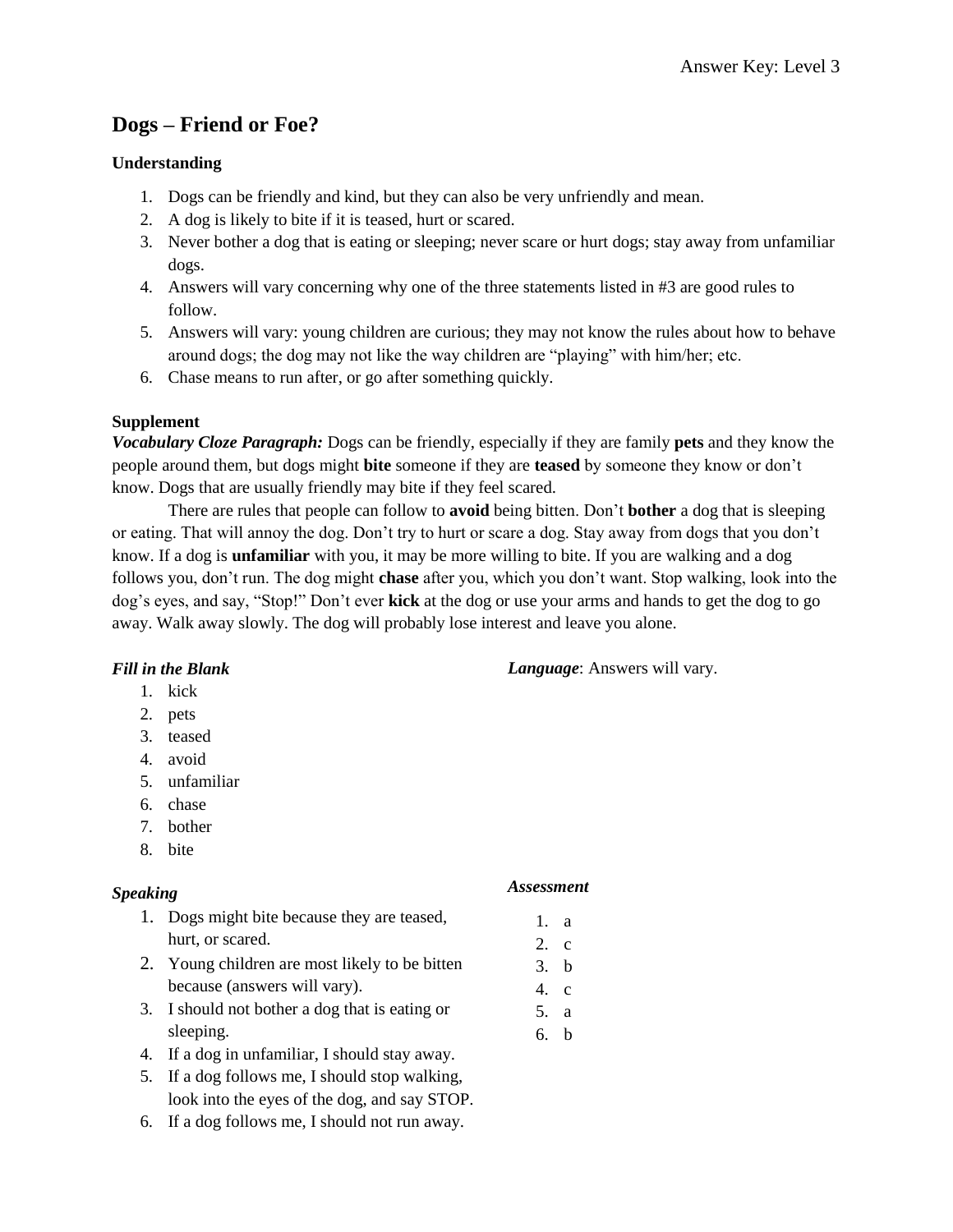# **Raising a Good Reader**

## **Understanding**

- 1. Daily means happening or done every day.
- 2. Rosa and Juan model reading by reading the newspaper, reading letters and bills, and by reading magazines.
- 3. Rosa reads rhyming books to her son.
- 4. Juan makes reading fun by making animal sounds and car noises. He also changes the volume of his voice. Sometimes he is loud, and sometimes he is soft.
- 5. Words that rhyme include truck and stuck, goat and boat, sled and red, fox and box.

## **Supplement**

fox and box.

*Vocabulary Cloze Paragraph:* Juan and Rosa want their son Marco to grow up to be a good reader and a person who enjoys reading. They **model** reading every day. Marco sees his parents read **bills**, letters, newspapers, and magazines **daily**. Juan and Rosa read many types of books to Marco.

Juan reads books about animals and makes the animal **sounds** when he reads. He makes his voice loud and **soft**. Marco likes dad's reading.

Rosa reads rhyming books to Marco. Marco learns to hear and say words that **rhyme**. Knowing how to rhyme words is a **valuable** skill that can help Marco when he learns to read books by himself. Marco likes mom's reading too.

Juan and Rosa both make reading fun for Marco. Marco will become a good reader!

|                 | <b>Fill in the Blank</b>                                               | Language                 |              |
|-----------------|------------------------------------------------------------------------|--------------------------|--------------|
| 1.              | valuable                                                               | $\mathbf{1}$             | she          |
| 2.              | soft                                                                   | 2.                       | them         |
| 3.              | sounds                                                                 | 3.                       | He           |
| 4.              | model                                                                  | 4.                       | me           |
| 5.              | bills                                                                  | 5.                       | her          |
| 6.              | rhyme                                                                  | 6.                       | We           |
| 7.              | daily                                                                  | 7.                       | Us           |
|                 |                                                                        | 8.                       | me           |
| <b>Speaking</b> |                                                                        |                          |              |
|                 |                                                                        |                          |              |
| 1.              | Juan and Rosa read daily at home.                                      | <i><b>Assessment</b></i> |              |
| 2.              | He sees his parents read newspapers,<br>letters, bills, and magazines. | $\mathbf{1}$ .           | $\mathbf{C}$ |
| 3.              | Juan makes reading fun by making<br>sounds and changing his voice.     | 2.<br>3.                 | h<br>a       |
| 4.              | Rosa reads rhyming books to Marco.                                     | 4.                       | a            |
| 5.              |                                                                        | 5.                       | $\mathbf b$  |
|                 | A valuable reading skill is being able to<br>rhyme words.              | 6.                       | b            |
| 6.              | Some words that rhyme are truck and                                    |                          |              |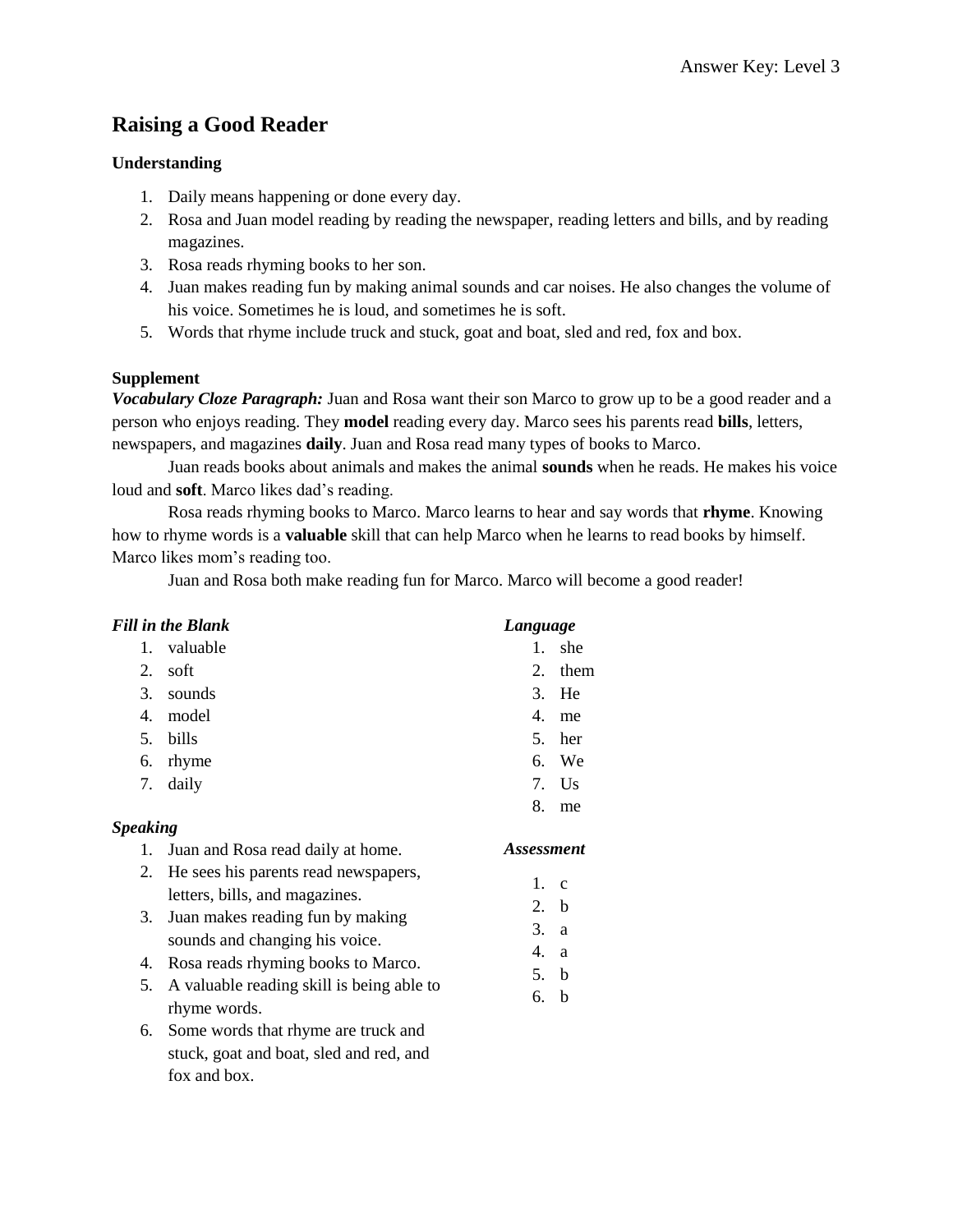# **Looking for a Job**

## **Understanding**

- 1. Sam is looking for a job.
- 2. Sam wants to work at a store.
- 3. Juan looked for jobs in the local newspaper and stores, at the public library, and at the Workforce Center.
- 4. The Workforce Center is a place that helps people find jobs.
- 5. Juan found a job.

## **Supplement**

*Vocabulary Cloze Paragraph:* Do you need a job? There are many places to **look for** a job. Sam's friend Juan found a job, but he looked for a job in many places before he found it. First, Juan looked at **advertisements** in the newspaper. The **local** newspaper for their town has many ads for jobs. Then Juan went to the **public** library. The **library** offered many resources. Juan asked for help from the librarian. He checked online at the computers for public use.

Juan also went to the mall and other stores. He looked for signs that said "Help Wanted." He asked storeowners about job openings.

Sometimes people get jobs through their friends. Juan's friends told him about job openings at their workplaces.

Finally, Juan visited the **workforce center**. A counselor there told him about a job and helped him to apply for it. Juan got the job! He tells his friend Sam about all of the places he looked for a job. He hopes Sam will **find** a job soon.

### *Fill in the Blank*

### 1. look for/find

- 2. public
- 3. workforce center
- 4. look for/find
- 5. library
- 6. local
- 7. advertisements

## *Speaking*

- 1. Sam wants to find a job.
- 2. Juan found a job.
- 3. Juan looked at the local newspaper, the public library, and the Workforce Center.
- 4. The store puts "Help Wanted" signs in the window.
- 5. A workforce center is a place where people want to help someone find a job.
- 6. He hopes Sam will find a job.

## *Language*

- 1. thought about
- 2. searched for
- 3. looked for/searched for
- 4. talked to
- 5. waited for
- 6. asked about
- 7. found out

- 1. b
- 2. a
- 3. a
- 4. b
- 5. c
- 6. c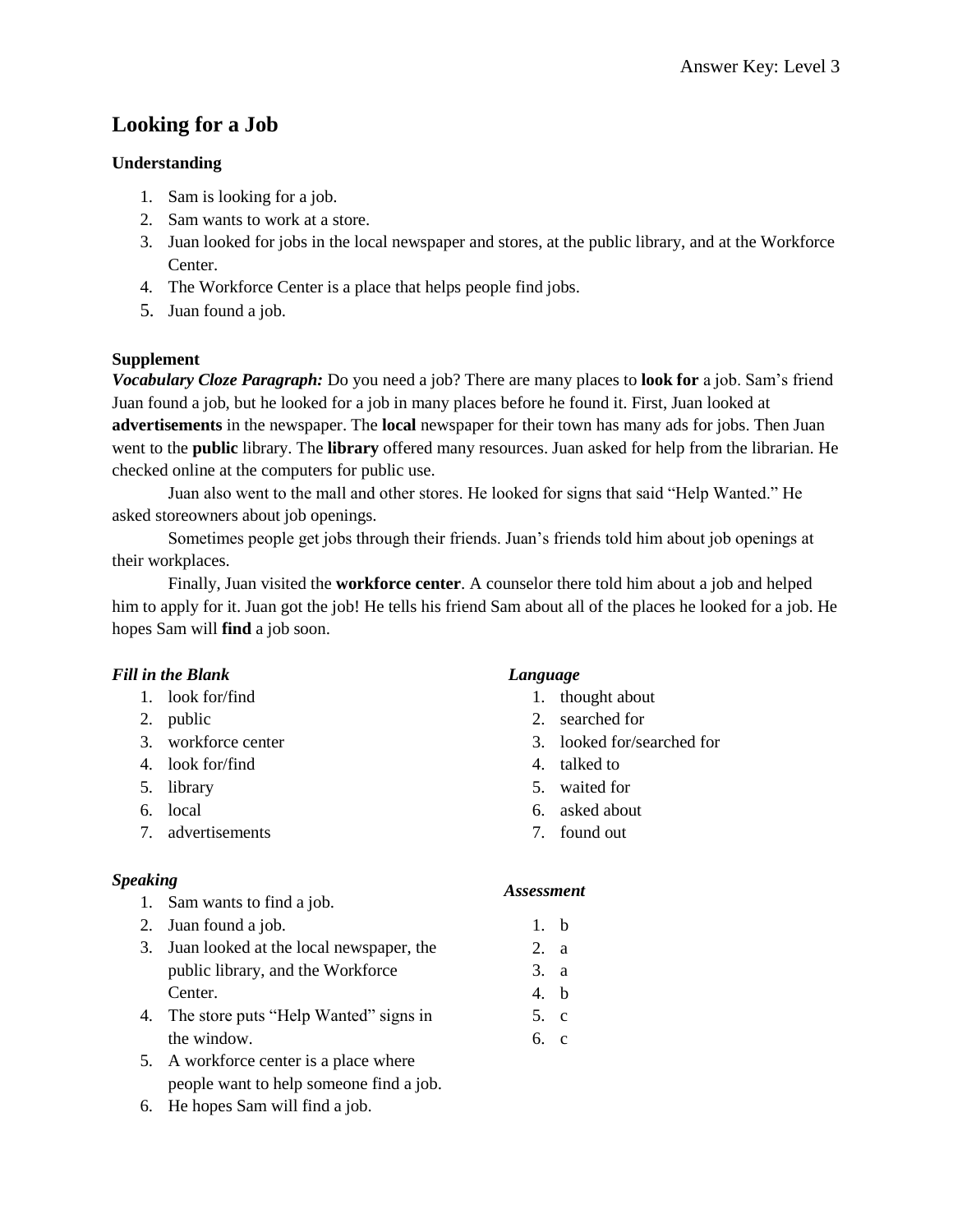# **Taking a Message**

### **Understanding**

- 1. Don's boss told him how to take a message.
- 2. It's important that Don gets the message right because telephone orders are a big part of the shop's sales.
- 3. The 4 "W" questions are who, what, when, and where.
- 4. Receive means to get.
- 5. The flowers will be delivered to 106 First Street.
- 6. Roses were ordered.

## **Supplement**

*Vocabulary Cloze Paragraph* Don's job involves many different **tasks**. He has to answer the phone at the flower shop. He has to take **messages** about the flowers that people want to order. He has to write down the phone **orders** and answer who, what, when, and where.

Don takes an order from Phil Brown who wants to **send** his wife six red roses today. Don writes down Phil's address. He checks with Phil to make sure he has all the information correct. "The flowers go to Mrs. Brown. She will **receive** six red roses today," Don **replies**. He is **polite** on the phone and kind to the customers. He does a good job. He writes down everything necessary to make the order **complete**. Don's boss is happy with his work.

## *Fill in the Blank*

- 1. send
- 2. tasks/orders
- 3. complete
- 4. tasks/orders
- 5. polite
- 6. messages
- 7. replies
- 8. receive

## *Speaking*

- 1. Don works at a flower shop.
- 2. He takes telephone orders.
- 3. The four "W" questions are who, what, when, where.
- 4. He wants to send his wife six red roses.
- 5. Phil lives at 106 First Street.
- 6. He did a good job because he listened and was polite.

## *Language*

- 1. What do all of the servers wear?
- 2. How does Raymond get to work every day? What does Raymond ride to work every day?
- 3. Who works in Appleton?
- 4. Why is Donna's boss happy with her work?
- 5. Who goes to school in Roseville?
- 6. How does Nasro get to work?
- 7. When do we walk to school?
- 8. Where does the package go?

- 1. a
- 2. b
- 3. a
- 4. c
- 5. a
- 6. a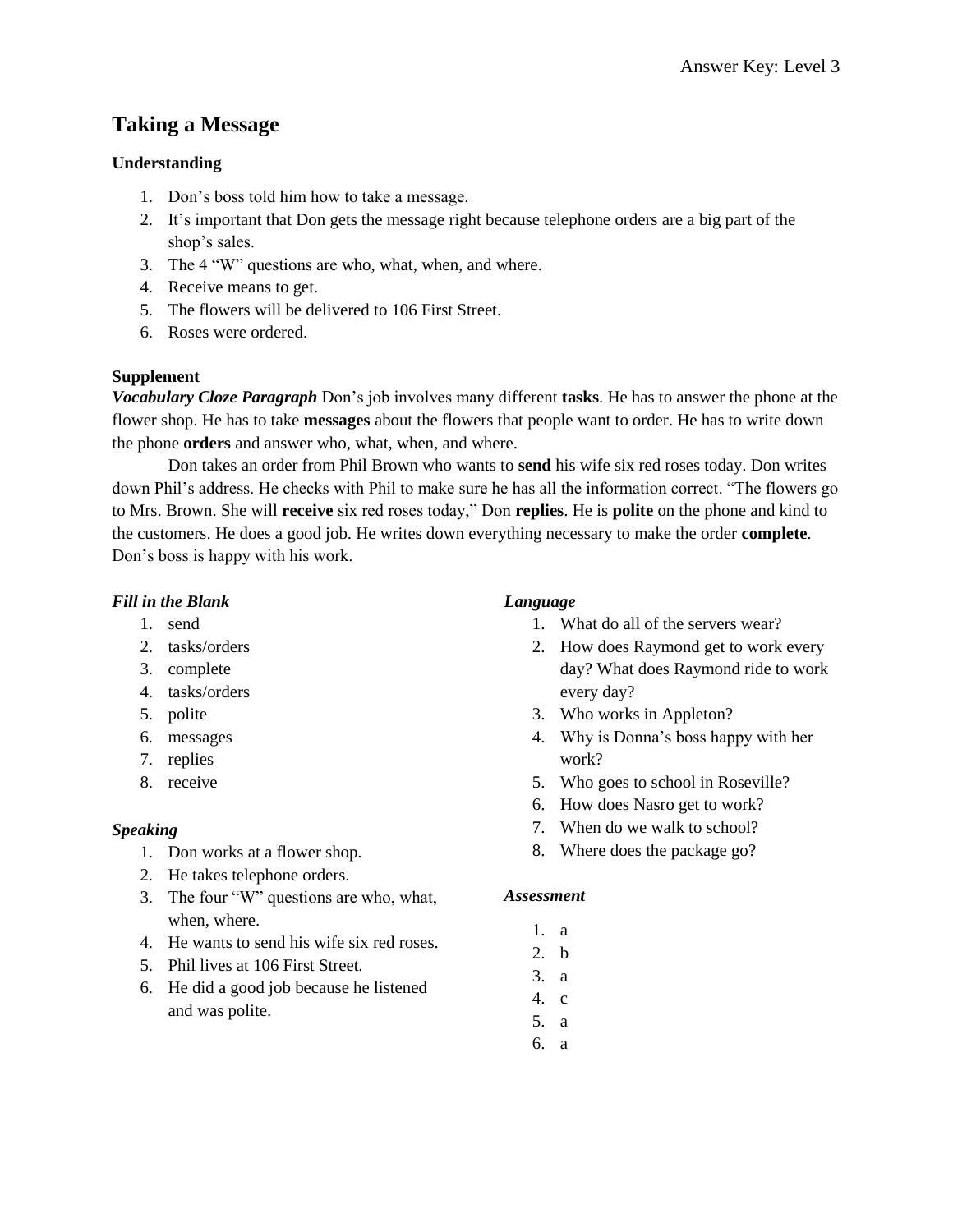# **Mom Makes Learning Fun**

### **Understanding**

- 1. Kay and Zoe count four forks.
- 2. They spell the word fork.
- 3. The letters stick to the fridge because they are magnets.
- 4. Zoe says the colors blue and red.
- 5. Learning is fun for Zoe.

#### **Supplement**

*Vocabulary Cloze Paragraph* Kay teaches her daughter Zoe new things every day. She wants Zoe to know that **learning** can be fun. They practice saying numbers **out loud**. Kay **counts** with Zoe while they **set the table** for lunch. They also practice letters. Kay's set of letters are **magnets** that **stick** to the refrigerator. Kay helps Zoe learn how to spell words. She shows Zoe each letter and says the letter before she puts it back on the **fridge**. Zoe learns at bath time too. They talk about the colors of their clothes so Zoe will learn all of the colors. Zoe learns about numbers, letters, and colors **throughout** the day. Kay will teach her more things tomorrow too.

### *Fill in the Blank*

- 1. learning
- 2. stick
- 3. fridge
- 4. out loud
- 5. magnets
- 6. set the table
- 7. throughout
- 8. counts

### *Speaking*

- 1. They count forks.
- 2. The letters stick because they are magnets.
- 3. She wants Zoe to learn the letters.
- 4. She is teaching Zoe about colors.
- 5. They practice counting, spelling, and other things.

#### *Language*

- 1. The family sat down to eat while Aunt Peggy was bringing in the turkey.
- 2. Everyone yelled, "Surprise!" as Madeline entered the house.
- 3. While the students took a coffee break, the teachers had a short meeting.
- 4. Joe set the table while Stella was giving her baby a bath.
- 5. As he watched video clips on his tablet, Timmy kicked the back of my car seat.
- 6. While we waited in line for tickets, the movie was already starting.

- 1. b
- 2. b
- 3. a
- 4. c
- 5. b
- 6. b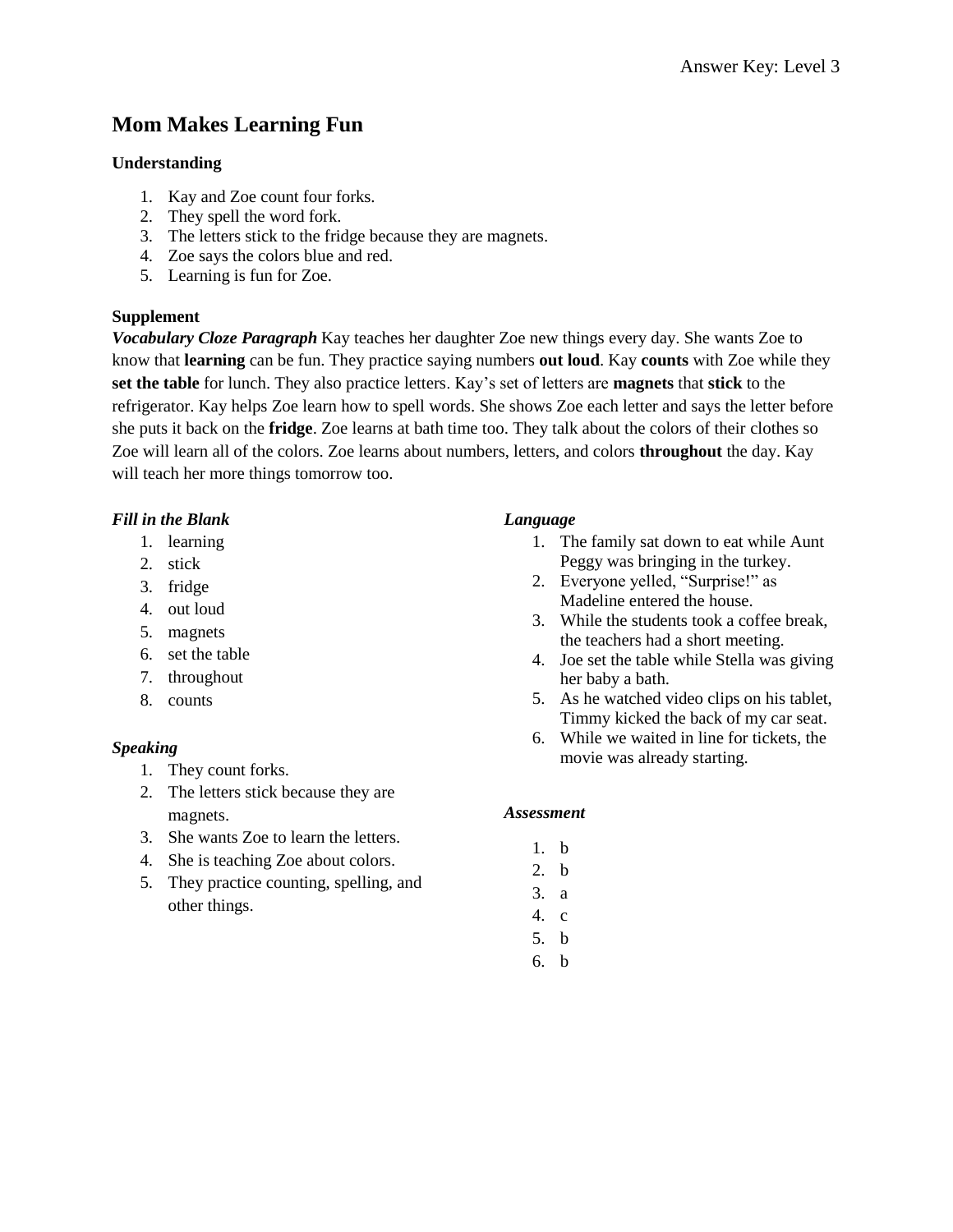## **A Baby Shower**

### **Understanding**

- 1. Sun gets a note in the mail.
- 2. A baby shower is a party for a new baby.
- 3. The shower is for Paige (and her expected baby).
- 4. Sun says that she is glad to come to the party and says, "I'll see you there," to Paige.
- 5. Sun may give Paige baby clothes, toys, books, or bath things.

## **Supplement**

*Vocabulary Cloze Paragraph:* Sun receives a **note** in the mail. It's an invitation for a **baby shower** for her coworker Paige who will have a baby soon.

Sun talks to Paige about the baby shower. Paige tells Sun that the baby shower is a party before the baby is born. It's a time for friends to talk and play games. They will eat good food too. Paige will open **gifts** for the baby.

Sun says she will be **glad** to come to the baby shower. She asks what kind of **item** she should bring as a gift.

Paige tells her to **bring** something for the baby like clothes or toys. She can bring something for the baby's bath time or books to read later.

Sun thanks Paige for the **hints**. She is excited to attend her first baby shower.

|    | Fill in the Blank | Language   |
|----|-------------------|------------|
| 1. | hints             | 1. who     |
| 2. | bring             | 2.<br>that |
| 3. | note              | 3.<br>that |
| 4. | glad              | that<br>4. |
| 5. | gifts             | 5. who     |
| 6. | item              | who<br>6.  |
|    | 7. baby shower    | that<br>7. |

### *Speaking*

- 1. Sun opens a note. 2. Sun's coworker Paige will have a baby soon. 3. At a baby shower, friends visit, play games, and eat good food. 4. Gifts people give are clothes, toys, 1. a 2. c 3. b 4. a 5. b 6. c
- books, or bath things. 5. Yes, she will go to the baby shower.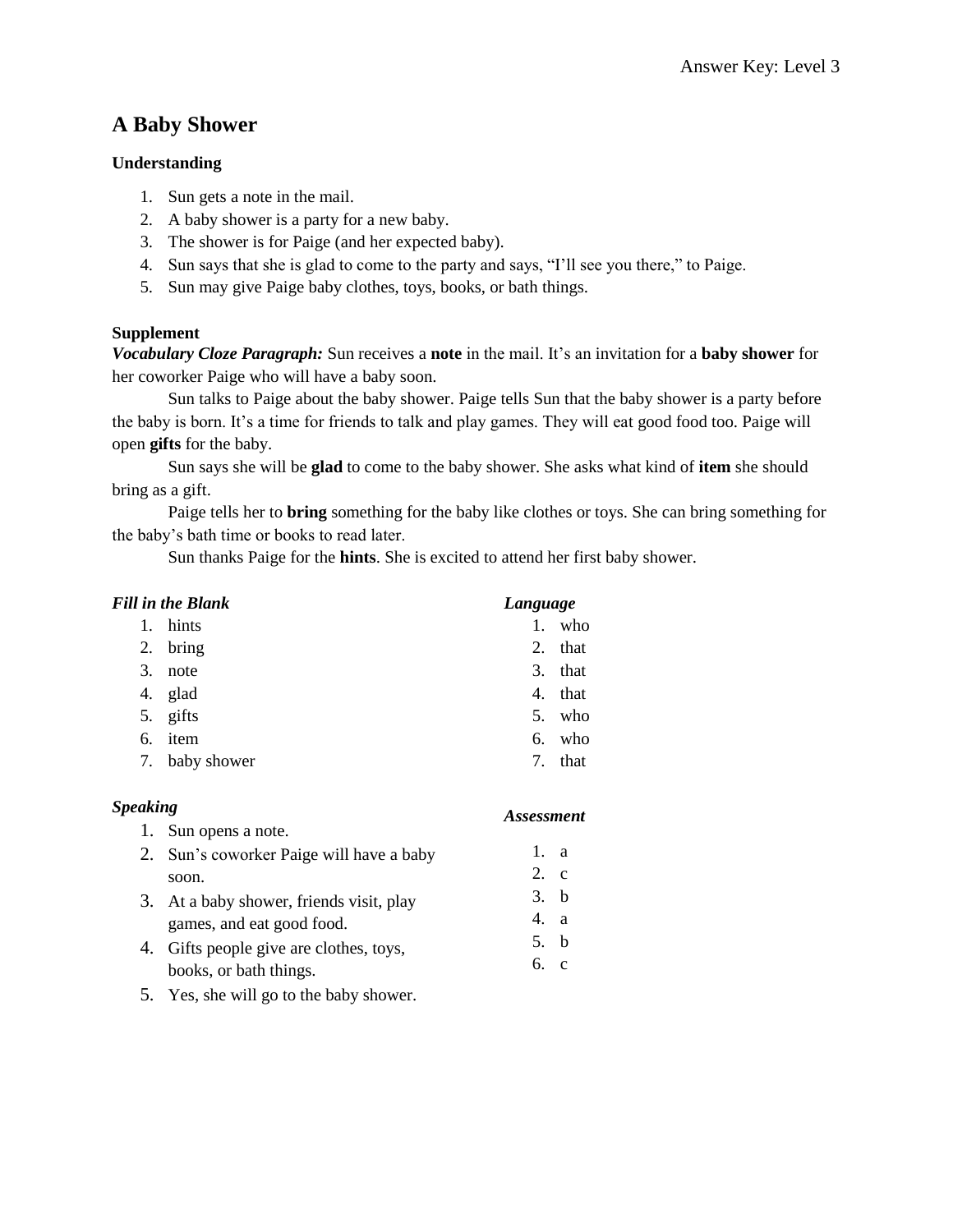# **Step by Step**

### **Understanding**

- 1. Pam has passed four of the GED tests.
- 2. Pam's last test is the writing test.
- 3. She is dreading it. She does not think she will do well on it.
- 4. Pam will learn the steps of brainstorming, writing, and revising.
- 5. Practice means doing something again and again in order to become better at it.

### **Supplement**

*Vocabulary Cloze Paragraph* Pam has a fear of writing. She doesn't think she can write very well, but she has to write an essay for one of the **GED tests**. She has passed most of the tests. The test with the writing on it is the one she has **dreaded** the most. Pam wants to **practice** her writing skills before she takes the test.

She goes to a writing class for help. The teacher tells the class that she knows they may be afraid of writing an **essay**. She says, "Writing is a **process**." The teacher will help the students to follow three steps to **overcome** their fear of writing and improve their writing **skills** or abilities. Pam learns the steps. The first step is to **brainstorm**. The second step is to write. The third step is to **revise** and correct mistakes. The teacher will help them practice the three steps so they will be better prepared to write an essay.

Pam remembers the three steps. She is not as afraid to write as she used to be.

## *Fill in the Blank*

.

- 1. overcome
- 2. process
- 3. GED tests
- 4. practice
- 5. brainstorm
- 6. dreaded
- 7. skills
- 8. essays
- 9. revise

### *Speaking*

- 1. She does not like to write.
- 2. She wants to pass her last GED test.
- 3. They will write essays.
- 4. The three steps are to brainstorm, write, and revise.
- 5. She is not so afraid.

## *Language*

- 1. did not want/didn't want
- 2. do not like/don't like
- 3. do not watch/don't watch
- 4. did not practice/didn't practice
- 5. do not go/don't go
- 6. do not take/don't take
- 7. did not bring/didn't bring

- 1. a
- 2. c
- 3. b
- 4. c
- 5. a
- 6. a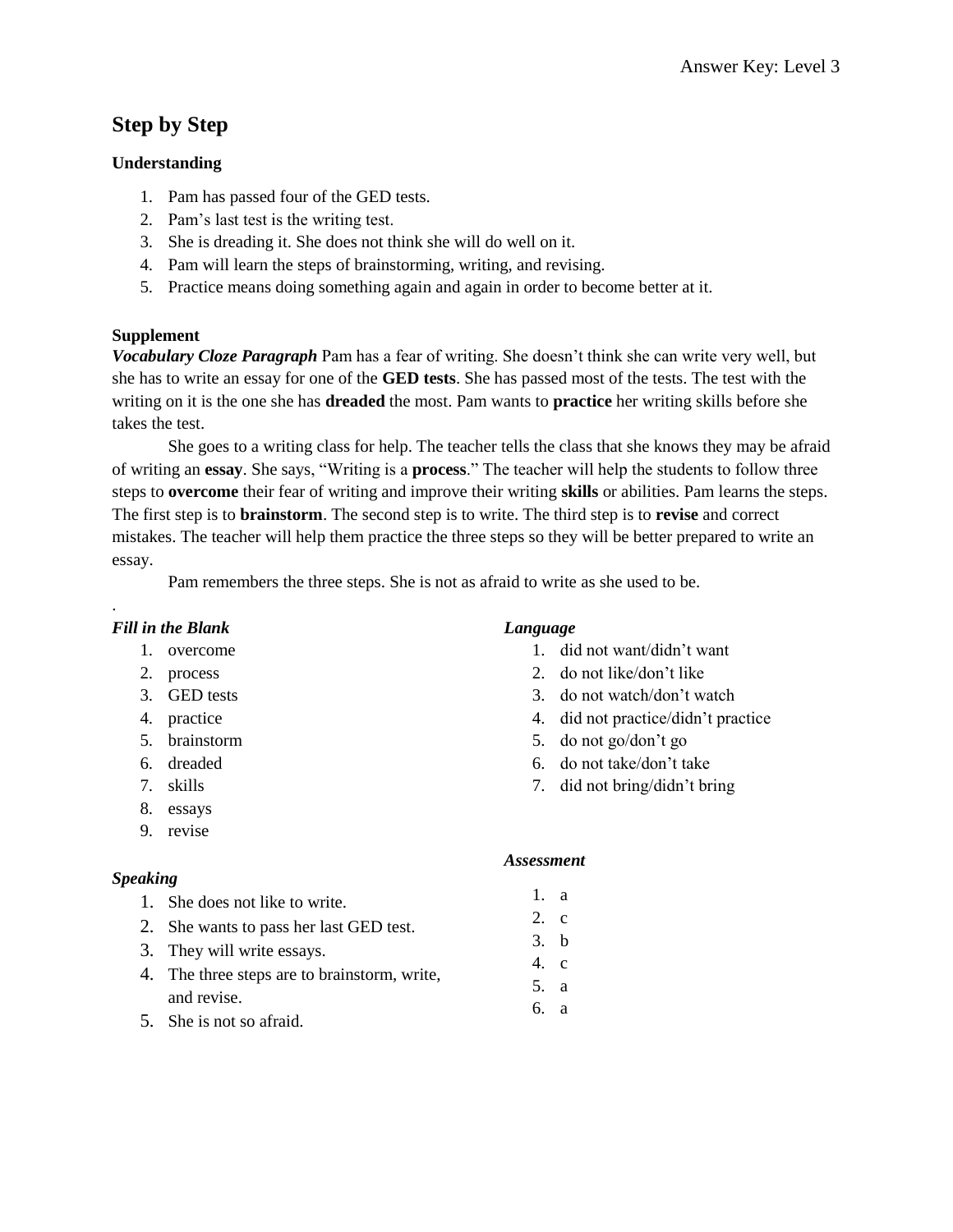# **Time Off from Work**

## **Understanding**

- 1. Greg will be gone for two days.
- 2. Greg asks his boss if he can take some time off of work.
- 3. Greg looks at the schedule to find someone to work for him someone who is not already working on the days he is gone.
- 4. Meg can work for Greg.
- 5. Enjoy means to have a good time.

## **Supplement**

*Vocabulary Cloze Paragraph:* Greg wants to go out of town for two days. He asks his boss for the time off. His boss says it is all right, but he tells Greg to find someone to **take his place** at work. Greg checks the **schedule** on the wall. He sees that Meg does not work during those two days. Greg writes Meg a note and asks her to work for him. He **leaves** her the note at work.

The next day, Greg goes to work. Now Meg left him a **note**. Meg will work for Greg. Greg tells his boss that Meg will work for him **while** he is out of town. He feels **relief** because he can **enjoy** his vacation.

## *Fill in the Blank*

.

- 1. leaves
- 2. while
- 3. take his place
- 4. schedule
- 5. note
- 6. enjoy
- 7. relief

### *Speaking*

- 1. He will be gone for two days.
- 2. Greg talks to his boss about missing work.
- 3. Greg checks the schedule because he must find someone to work for him who isn't already working.
- 4. He asks her to work for him.
- 5. She agrees to work for him.
- 6. He feels relief because he can enjoy his time off.

### *Language*

- 1. for him
- 2. for me
- 3. for work
- 4. for them
- 5. for three days
- 6. for money
- 7. for five minutes

- 1. b
- 2. a
- 3. c
- 4. b
- 5. b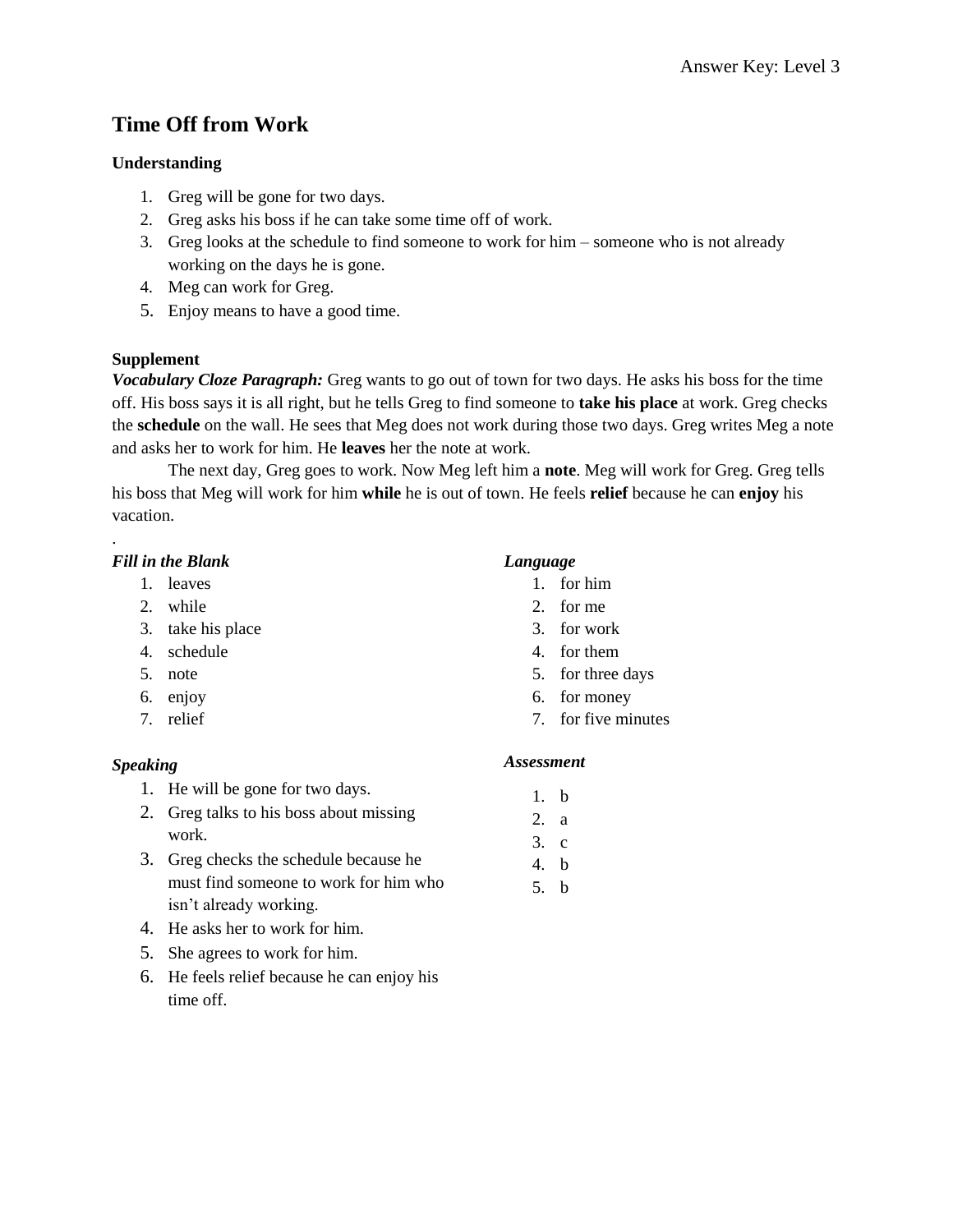# **Home Alone After School**

#### **Understanding**

- 1. School starts in one week.
- 2. Beth is twelve years old.
- 3. Mom gives Beth a key to their house.
- 4. Mom and Beth create the rules together.
- 5. The rules are Beth will call her mom at work as soon as she gets home from school; Beth will have no friends at their home until Mom is home; and Beth will have her homework done by 6:00 p.m.

#### **Supplement**

*Vocabulary Cloze Paragraph:* Beth is in sixth grade. She's twelve. Her mother thinks that she is **responsible** enough to stay home **alone** after school. Beth and her mother talk about their **plans** for after school. Beth's mother gives her a house key. Beth finds the **perfect** place for the key in her backpack so she doesn't lose it.

They talk about some after school **rules**. They **create** three rules. The first rule is that Beth must call her mother at work **as soon as** she gets home from school. The second rule is that Beth will not have friends over until her mother gets home. The third rule is that Beth will do her homework after school and have it **done** by 6:00 p.m. Beth's mother asks Beth if the rules are okay. Beth says they are. She is excited to stay home alone after school.

### *Fill in the Blank*

- 1. as soon as
- 2. plans
- 3. responsible
- 4. rules
- 5. done
- 6. create
- 7. perfect
- 8. alone

#### *Speaking*

- 1. She is twelve years old.
- 2. In one week, school starts.
- 3. She thinks Beth is responsible enough to stay home.
- 4. There are three rules.
- 5. Beth needs to have her homework done by 6:00 p.m.
- 6. Beth's mother asks, "Will this plan work?"

### *Language*

- 1. We offer skim milk, soy milk, almond milk, and cashew milk.
- 2. There are branches of the school in Boise, Idaho; Cheyenne, Wyoming; and Rapid City, South Dakota.
- 3. Mary went to the store; Barb went to the mall.
- 4. The students are from Buenos Aires, Argentina; Santiago, Chile; Lima, Peru; and Quito, Ecuador.
- 5. She likes milk; however, she cannot drink it.
- 6. The boys want to play baseball; the girls want to play basketball.
- 7. Ava's favorite holiday is Christmas; Yan's is Chinese New Year.

- 1. b
- 2. a
- 3. c
- 4. a
- 5. c